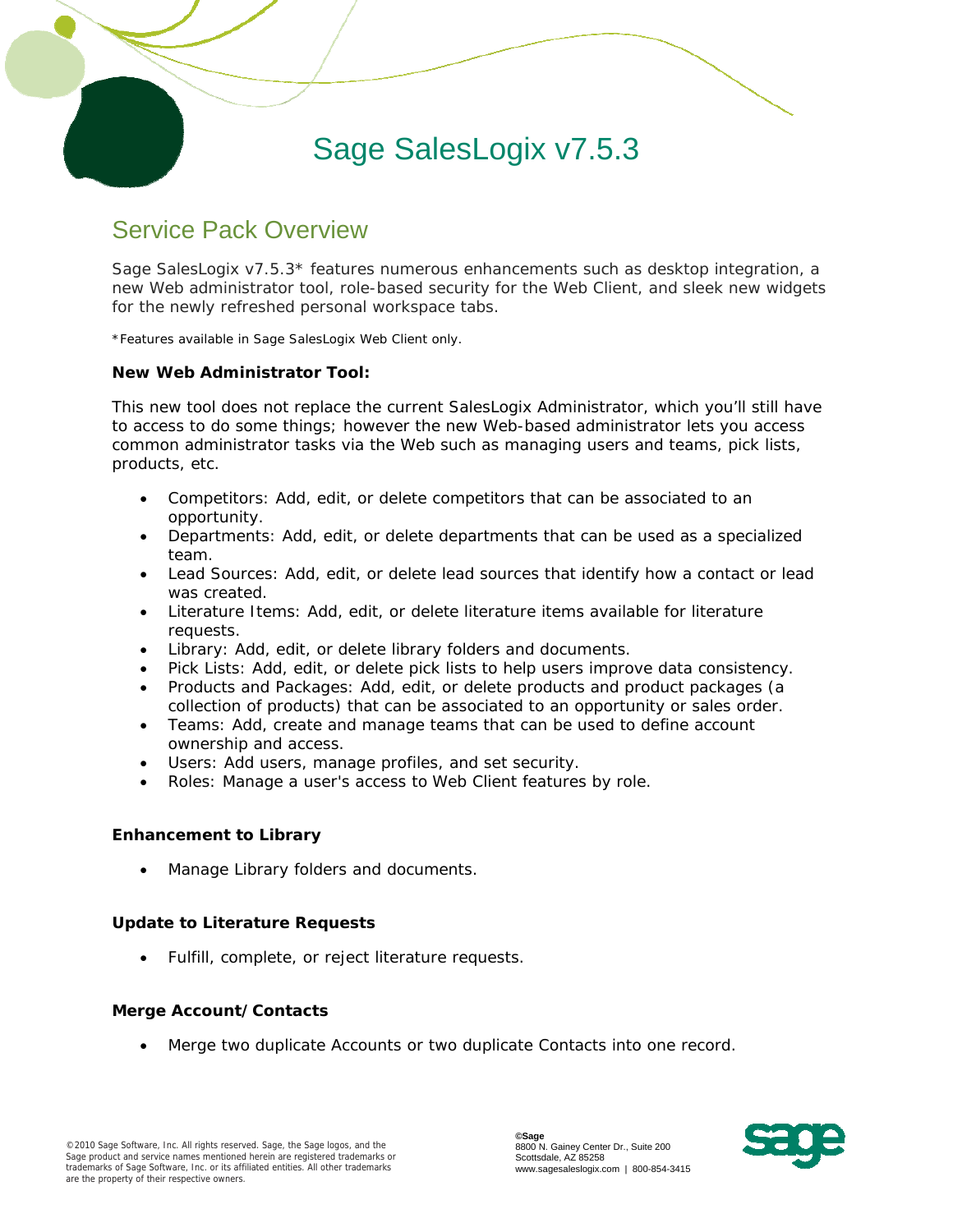# **Desktop Integration for:**

- **Drag and Drop Attachments**
- Drag and Drop E-mail from Microsoft Outlook
- Outlook Integration: Send SLX and Record to History
- Mail Merge

 $\overline{a}$ 

- Export to Excel
- Drag and Drop Library files (Administrator only)

All of these features are browser agnostic, i.e., Firefox or Internet Explorer.

# **Sleek New Welcome Page Widgets**

Coupled with a visual refresh to the Welcome page, v7.5.3 offers new widgets enabling users to further personalize their Welcome page and workspace tabs and share that content with other users.

- Group List Widget: customize to show a list for any entity or group within an entity, set list to show top number of records (e.g., top 10 opportunities), and work with it or sort it as you would a standard grid
- Link Widget: lets you bookmark your favorite areas or entities in the product or even favorite Websites or sources outside Sage SalesLogix
- Charting Widgets: create custom charts for any entity, group, dimension (filter) and metric that enable you to analyze data including bar, column, funnel, line, and pie charts



*Refreshed Welcome Page gives you quick and easy access to the information you use the most.*

©2010 Sage Software, Inc. All rights reserved. Sage, the Sage logos, and the Sage product and service names mentioned herein are registered trademarks or trademarks of Sage Software, Inc. or its affiliated entities. All other trademarks are the property of their respective owners.

**©Sage** 8800 N. Gainey Center Dr., Suite 200 Scottsdale, AZ 85258 www.sagesaleslogix.com | 800-854-3415